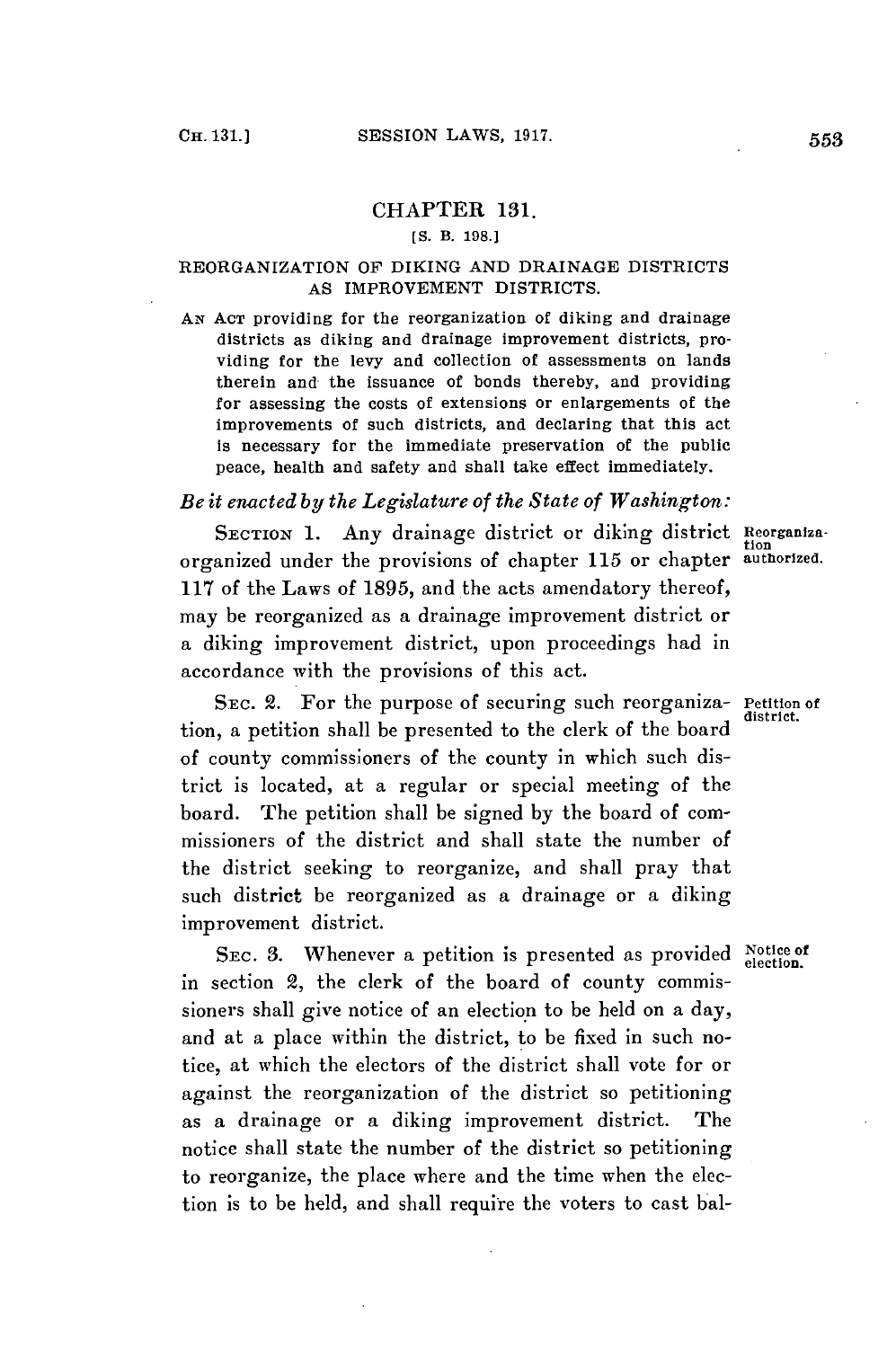**SESSION LAWS, 1917.** [CH. 131.]

lots which shall contain the words "Reorganization, Yes," or "Reorganization, No. **"** Such notice shall be posted for at least twenty days prior to the date fixed for the election in four of the public places in the district; and if the board of county commissioners shall so direct, shall be published once a week for four successive weeks in some newspaper published in the county, the last publication of which shall **be** not less than ten days prior to the day fixed for such election.

**SEC.** 4. An election board for such election shall be **Result of** appointed, and such election shali be held and the votes cast thereat shall be canvassed as is provided for elections held for the organization of a drainage district. If, upon such canvass and count, it appears that a majority of the votes cast are for "Reorganization, Yes," the board shall enter an order upon their minutes declaring such district reorganized as a drainage or as a diking improvement district. **If** it appears that a majority of the votes cast are for "Reorganization, No," the board shall enter an order dismissing the proceedings, and shall, in either Costs of case, cause a statement of the costs of such proceeding to proceeding. be prepared and transmitted to the commissioners of the district, who shall allow and pay the same as an expense of maintenance of the district.

SEc. **5.** Upon the entry of the order provided for in **Reorganiza-** section 4, such reorganized district shall be known as a drainage or a diking improvement district of the same number as borne **by** it as a diking or a drainage district; and the board of commissioners of such district shall, together with the county engineer, constitute the board of supervisors of the reorganized district until the second Tuesday of December following such reorganization, when **Election of** an election shall be held as provided for annual elections in drainage improvement districts, at which two supervisors shall be elected, who shall serve for the terms and whose successors shall be elected in the manner provided for the first board of supervisors in drainage improvement districts. From the entry of said order such reorganized

**tion effected.**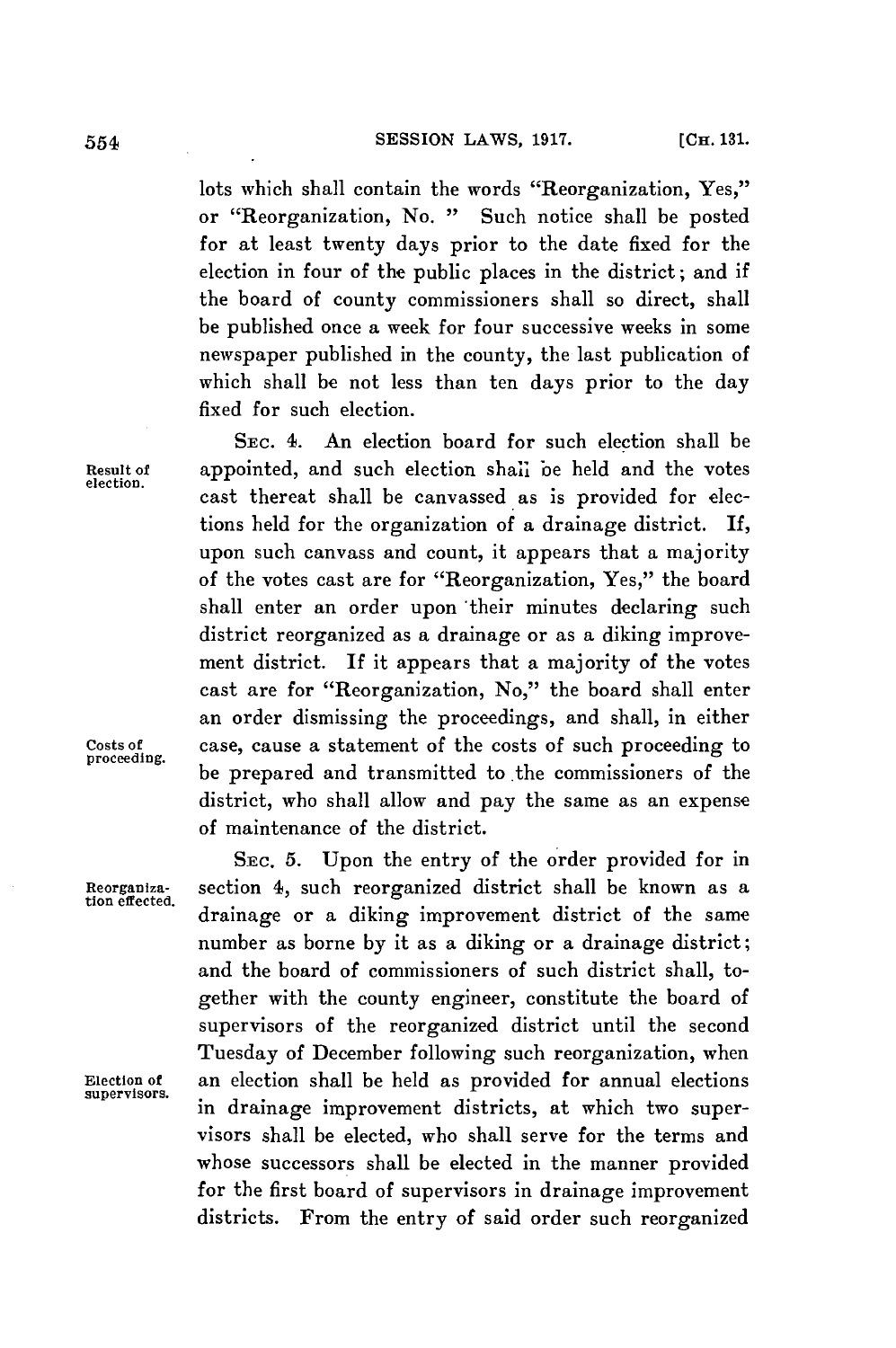district, and its board of supervisors herein provided for, shall have all the rights and powers of and be subject to all laws applicable to a diking or drainage improvement **Dissolution** district, and such district so reorganized shall be dis- **district.** solved without any further proceedings therefor. Notwithstanding such dissolution and reorganization, none of the outstanding bonds, warrants or other indebtedness of the district, shall be affected thereby; and all lands liable **Payment of**<br>to be assessed to now any of such hands we prepare or the indeptedness. to be assessed to pay any of such bonds, warrants or other indebtedness shall remain liable to the same extent as if such reorganization had not been made, and any and all assessments theretofore levied or made against any such lands shall be and remain unimpaired and shall be collected in the same manner as if no such reorganization had been had. The board of county commissioners of the county in which such reorganized district is situated shall have all the powers possessed at the time of the reorganization **by** the board of commissioners of such district to levy, assess, and cause to be collected any and all assessments or charges against any of the lands within such district that may be necessary or required to provide funds for the payment of all the bonds, warrants and other indebtedness thereof.

SEC. 6. Whenever in any district reorganized under Refunding the provisions of this act any bonds issued prior to such reorganization shall become payable and the board of county commissioners shall determine that it will be for the best interests of the owners of a majority of the acreage of lands included in such district to issue refunding bonds and to levy an assessment, payable in ten or fifteen years, instead **of** levying the annual assessments required **by** law to be levied to liquidate such outstanding bonds, they may levy such assessment and fix the time for the payment thereof at either ten or fifteen years, and fix the installments in which such assessment Levy of shall be paid as provided for the payment of assessments instalments. for the costs of construction under the provisions of chapter **176** of the Laws of **1913,** and acts amendatory there-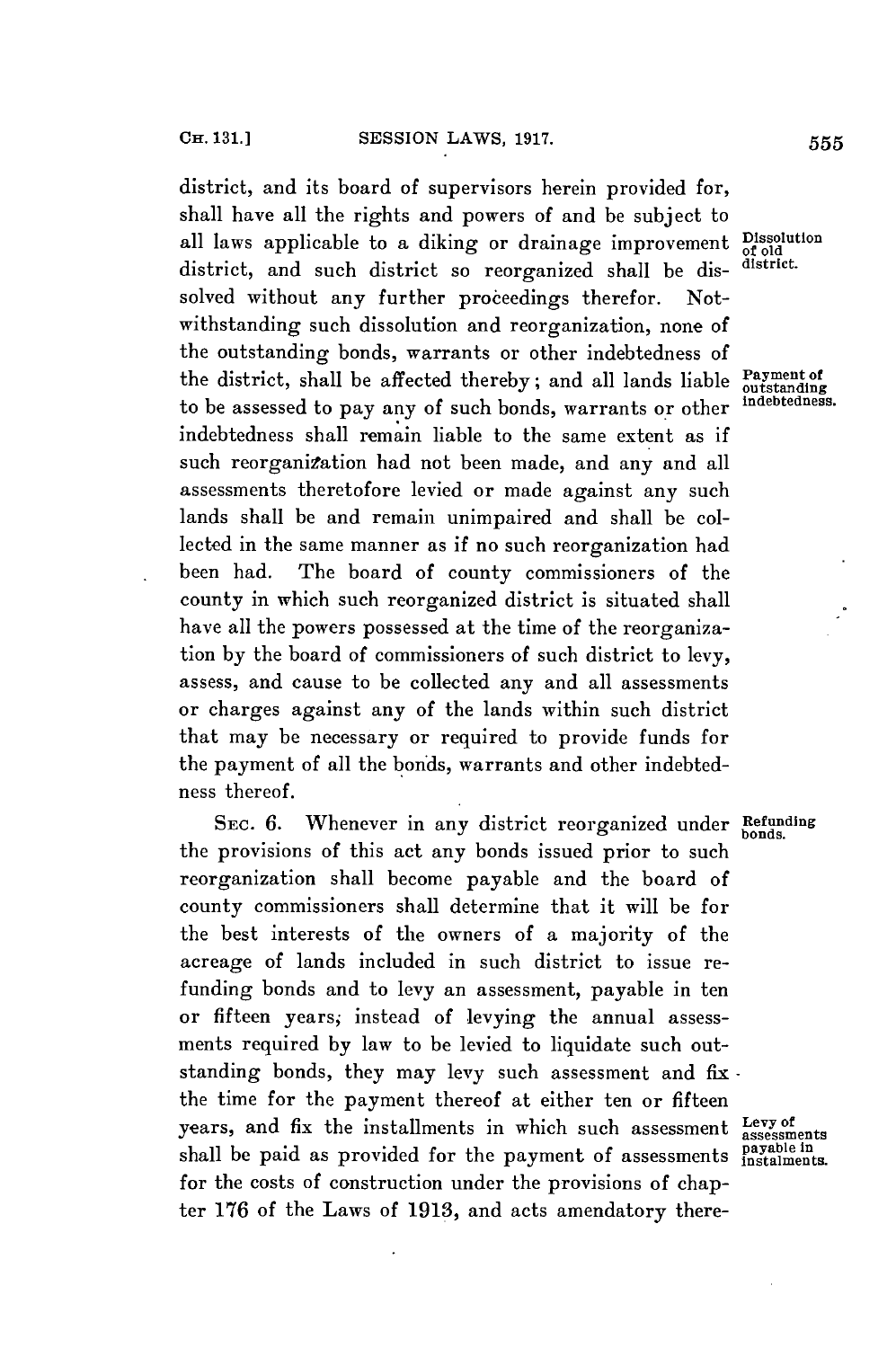of; and they may issue refunding bonds of the district in the manner thereinafter provided, to provide funds with which to pay such outstanding bonds then payable.

**SEC. 7.** The board shall determine the amount of Apportion-<br>ment of the assessment necessary to be levied to provide funds to<br>assessment. liquidate the bonds of the district then payable and shall **assessment.** liquidate the bonds of the district then payable and shall cause such assessment to be apportioned to the lands of the district in proportion to the maximum benefits as fixed **by** the judgment of the jury, and shall cause to be prepared an assessment roll showing the assessment apportioned against each tract, lot and parcel of land contained in such judgment and shall file such roll with the **Resolution** clerk of the board. Thereupon the board shall adopt a **of intention to issue** resolution which shall set forth:

**bonds. 1. -A** schedule showing the bonds outstanding against the district then payable which they propose to refund, and the assessment necessary to be levied to provide funds for the payment thereof.

> 2. That the assessment roll for the collection of the assessments proposed to be levied against the lands of the district is on file with the clerk of the board and open to the inspection of all persons interested.

> **3.** That the commissioners propose to levy such assessments for collection in installments according to the schedule attached thereto.

> 4. **A** schedule showing the installments in which such assessments are to be paid.

> **5.** That the assessments contained in such assessment roll may be paid in full at any time prior to the expiration of thirty days after such assessment roll shall have been turned over to the treasurer for collection and he shall have published a notice to that effect, and that all assessments not so paid shall thereafter bear interest until due at a rate to be fixed therein.

> **6.** That the commissioners propose to issue bonds under the provisions of chapter **176** of the Laws of **1913,** and acts amendatory thereof, payable in **.** . . **.** years (to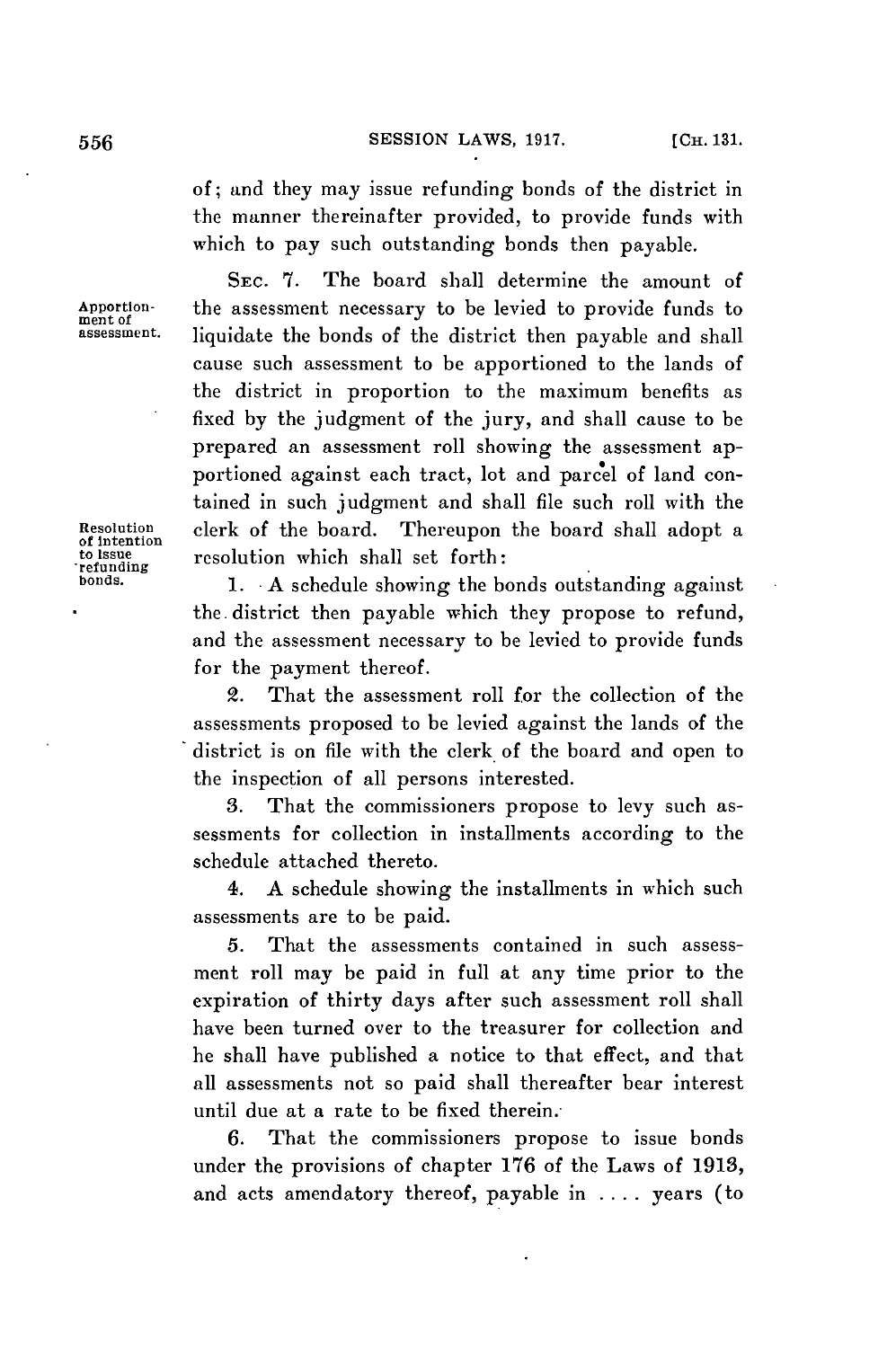be stated in the resolution), to refund such outstanding bonds then payable.

**7. A** date which shall be not more than sixty nor less than thirty days from the date of the adoption of such resolution, on which the board will hear any objections offered to the proposed levy and issuance of refunding bonds, or to the assessment roll prepared **by** the commissioners.

SEC. 8. Upon the preparation of the roll and the  $_{\rm{to\, file}}^{\rm{Notice}}$ adoption of the resolution, the clerk of the board shall objections. cause to be published in some newspaper published in the county and of general circulation therein, a notice containing a copy of the resolution and stating that on the date fixed therein for the hearing the board will meet and hear any objection offered to the proposed levy of the assessment or to the issuance of refunding bonds or to the assessment roll or any assessment therein contained; and stating that all persons interested may file any objections they may have to the proposed levy or issuance of bonds or the assessment roll with the board of commissioners prior to the date fixed for such hearing. The last publication of such notice shall not be less than ten days prior to the date fixed for such hearing.

SEC. 9. The board shall meet on the day fixed in Confirma-<br>the notice or to which the hearing may have been ad-<br>assessment journed, and shall consider all objections which shall have been filed, and may modify any action as proposed in said resolution; and may correct any errors in the assessment roll and shall confirm the roll as corrected and shall levy the assessments therein contained for collection as prescribed in the resolution as finally adopted and shall enter an order confirming said roll.

Upon the confirmation of the assessment roll and the levy of the assessments therein contained, the board shall cause the clerk to attach thereto a copy of the resolution and certify such roll and resolution and turn the assessment roll over to the county treasurer for collection in accordance with the resolution attached thereto.

roll.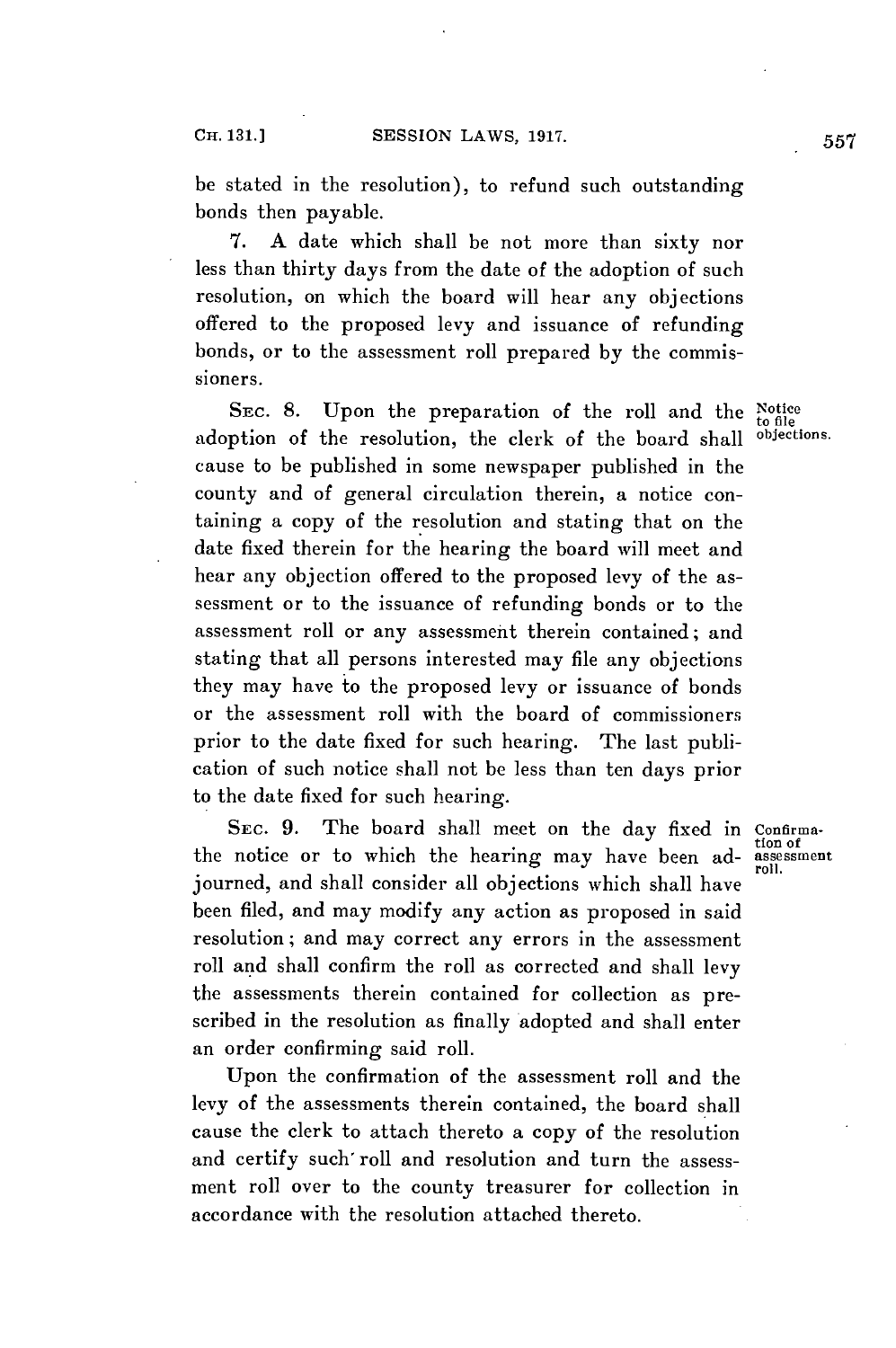## SESSION LAWS, **1917. [CH. 131. 558**

**and sale** of

**bonds.**

**If** before or at the hearing herein provided for pro-**Dismissal of** tests have been filed **by** the owners of more than fifty per **proceedings.** cent. of the acreage of land in the district objecting to the proposed levy and issuance of bonds, the board shall enter an order dismissing the proceedings and shall charge the cost thereof to the district as a maintenance charge.

SEC. **10.** As soon as the assessment roll has been **collection of** turned over to the treasurer for collection, he shall publish a notice in the official newspaper of the county, once a week for at least two successive weeks, that the said roll is in his hands for collection and that any assessments therein or any portion of any such assessments may be paid at any time on or before a date stated in such notice, which date shall be thirty days after the date of the first publication, without interest. **All** assessments levied as provided herein, which shall not be paid within thirty days as herein provided for shall be collected in the manner provided for the collection of assessments levied to pay the costs of construction in drainage improvement districts, and all the provisions of chapter **176** of the Laws of **1913,** and acts amendatory thereof, shall govern the collection of such assessments so far as the same shall be applicable.

**SEC. 11.** Upon the expiration of thirty days from **Issuance** the first publication of the notice given **by** the treasurer **refunding** as provided herein, the board of county commissioners may issue and sell refunding bonds of the district, payable as determined **by** them in their resolution, in the manner provided for the issuance of bonds to pay the costs of construction in drainage improvement districts; and all the provisions of *law* governing the issuance, sale and payment of such bonds shall govern the issuance, sale and payment of the bonds herein provided for.

**SEC.** 12. The proceeds of all assessments paid within Application the thirty-day period herein provided for, and the pro-<br>
of assess-<br>
of assess-<br> **of assess-**<br> **ond sales.** into a proper fund to be established in the country treesury into a proper fund to be established in the county treasury, and shall be applied to the payment of all outstanding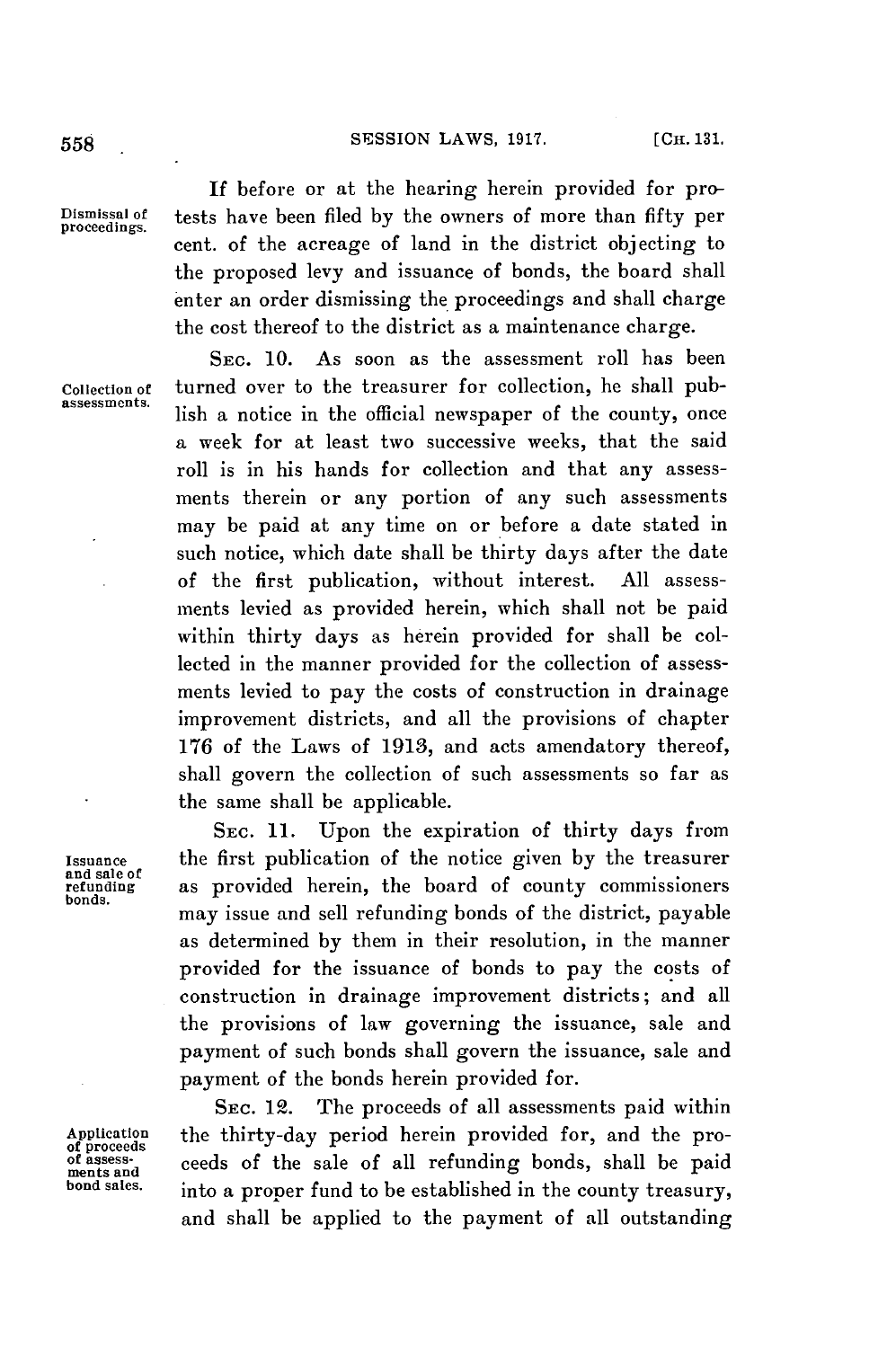bonds then due in the manner in which such bonds are required to be paid **by** the law under which they were issued, and such bonds shall be called and paid accordingly. The proceeds of all payments of assessments paid after the expiration of thirty days from the first publication of the notice given **by** the treasurer as herein provided, shall be paid into a fund to be established in the county treasury, to be known as the "refunding bond redemption fund," and shall be applied to the payment of such bonds as provided **by** chapter **176** of the Laws of **1918,** and acts amendatory thereof.

SEC. 13. The board of county commissioners shall Liquidation have all the powers possessed **by** the board of commis- refunded. sioners of any district reorganized under the provisions of this act prior to such reorganization, to levy assessments for the payment of the interest on any other bonds of the district not then payable and refunded under the provisions of this act, and to levy assessments to provide a sinking fund for the liquidation of such bonds at their maturity. Such assessments shall be called and collected in the manner provided **by** the law under which they were assessed, and such bonds shall be paid as provided **by** the law under which they were issued. Proper funds shall be established in the county treasury for the proceeds of the payments of such assessments, and such funds shall be applied to the payment of the bonds for the payment of which they were levied.

SEC. 14. Whenever in any district reorganized under **Payment for etensions** the provisions of this act, extensions or additions are **designed** made to the system of improvements of the district to *inadequate* provide drainage or protection from overflow for lands previously found benefited and assessed for the construction of the original system of improvement which are not receiving benefits therefrom in proportion to the benefits found and the assessments levied against such lands, the costs of such extensions or additions shall be included as a cost of maintenance of the improvements of the district